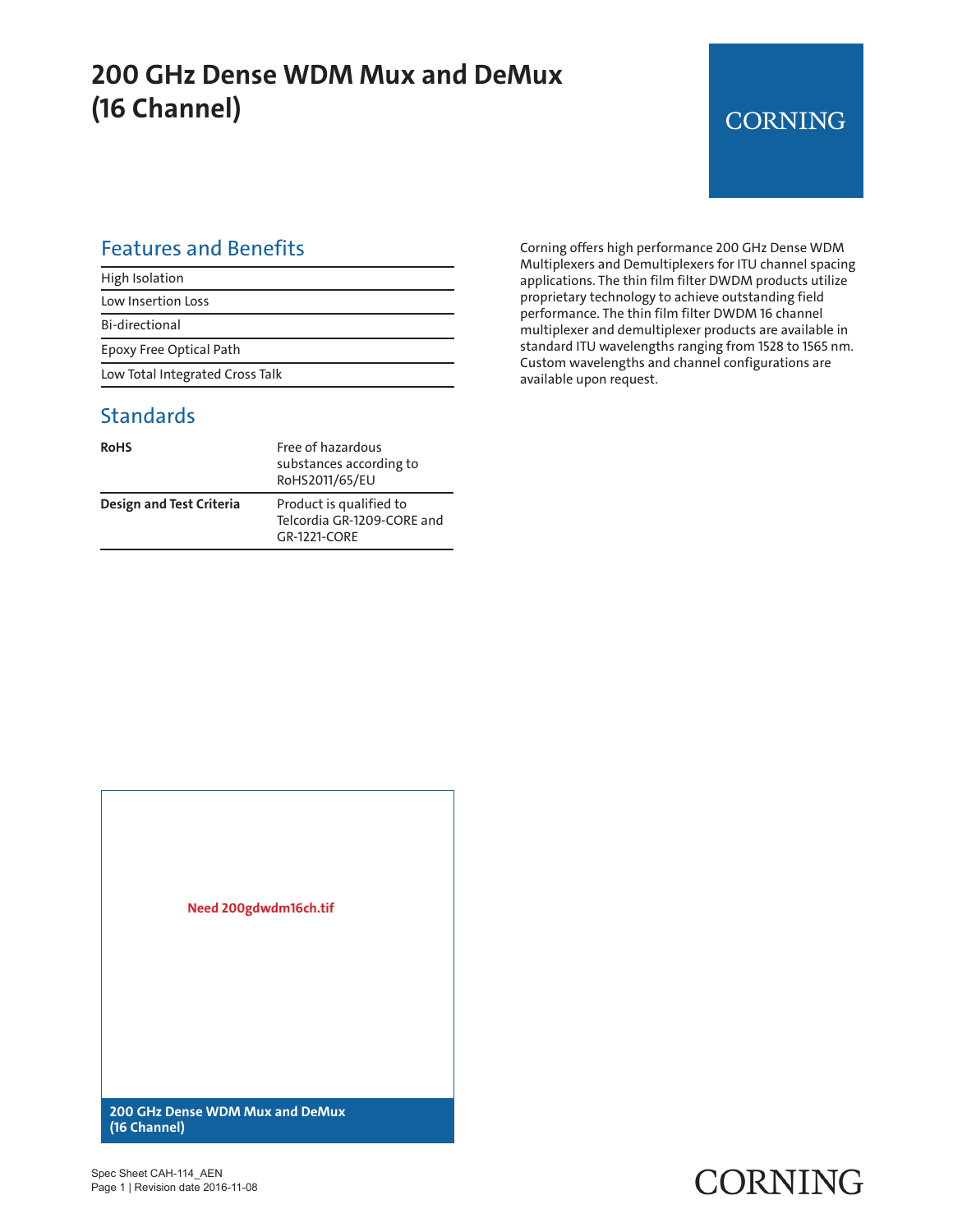## **200 GHz Dense WDM Mux and DeMux (16 Channel)**

#### CORNING

#### Specifications

| <b>Parameters</b>                  | <b>Minimum</b>                       | <b>Typical</b> | <b>Maximum</b> |
|------------------------------------|--------------------------------------|----------------|----------------|
| Center Wavelength λc               |                                      | 1528-1565 nm   |                |
| Passband Width                     | $\lambda$ c ± 0.25 nm                |                |                |
| Pass Channel Insertion Loss        |                                      | 3.5 dB         | 4.5dB          |
| Adjacent Channel Isolation         | 25 dB                                | 30dB           |                |
| Non-Adjacent Channel Isolation     | 40 dB                                | 45 dB          |                |
| <b>Optical Return Loss</b>         | 45dB                                 | 50 dB          |                |
| Directivity                        | 50 dB                                |                |                |
| <b>PDL</b>                         |                                      |                | 0.1 dB         |
| <b>PMD</b>                         |                                      |                | 0.1 ps         |
| Maximum Optical Power              | 300 mW                               |                |                |
| <b>Operating Temperature Range</b> | $-5^{\circ}$ C to $+65^{\circ}$ C    |                |                |
| Storage Temperature Range          | -40 $^{\circ}$ C to +85 $^{\circ}$ C |                |                |
| Tensile Load (900 µm Buffered)     | 5N Maximum                           |                |                |

| <b>Shipping Package</b> |                                                                     |                |
|-------------------------|---------------------------------------------------------------------|----------------|
| Packaging Dimensions    | Fiber Type                                                          | Pigtail Length |
| 126 mm x 93 mm x 15 mm  | Fiber Type: Corning <sup>®</sup> SMF-28e <sup>®</sup> or compatible | 1 m (Standard) |